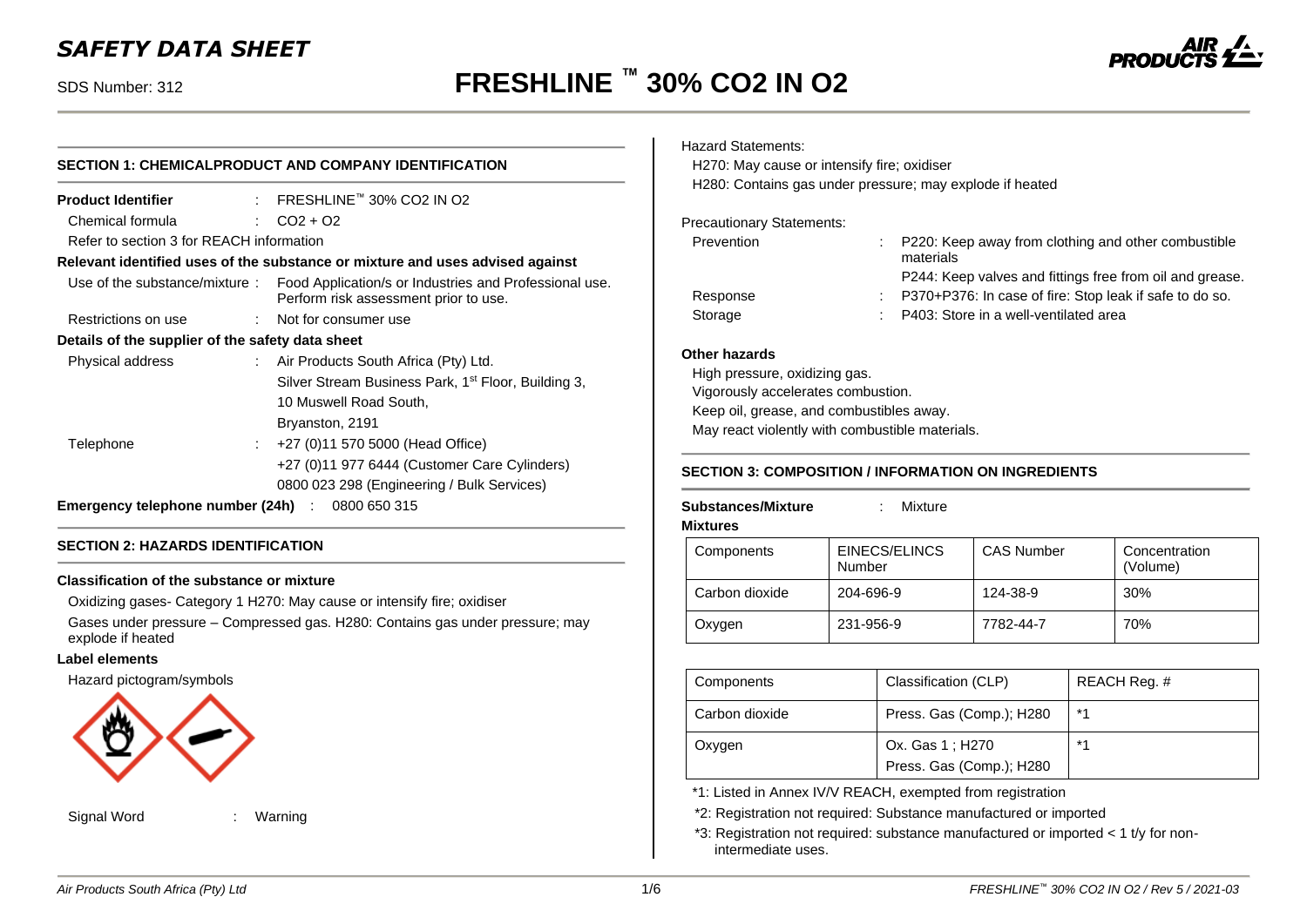# SDS Number: 312

Refer to section 16 for full text of each relevant hazard statement (H)

Concentration is nominal. For the exact product composition, please refer to Air Products product specifications.

# **SECTION 4: FIRST AID MEASURES**

#### **Description of first aid measures**

| General advice                           | Move victim to uncontaminated area wearing self                                                                                                                                                                                               |
|------------------------------------------|-----------------------------------------------------------------------------------------------------------------------------------------------------------------------------------------------------------------------------------------------|
|                                          | contained breathing apparatus. Keep victim warm and<br>rested. Call a doctor. Apply artificial respiration if<br>breathing stopped.                                                                                                           |
| Eye contact                              | IF exposed or concerned: Get medical advice/attention.                                                                                                                                                                                        |
| Skin contact                             | Adverse effects not expected from this product. IF<br>exposed or concerned: Get medical advice/attention.                                                                                                                                     |
| Ingestion                                | Ingestion is not considered a potential route of<br>exposure.                                                                                                                                                                                 |
| Inhalation                               | Move to fresh air. If breathing has stopped or is<br>laboured, give assisted respirations. Supplemental<br>oxygen may be indicated. If the heart has stopped,<br>trained personnel should begin cardiopulmonary<br>resuscitation immediately. |
|                                          | Most important symptoms and effects, both acute and delayed                                                                                                                                                                                   |
| Symptoms                                 | Shivering fit. Sweating. Blurred vision. Headache.<br>$\mathbb{R}^{\mathbb{Z}}$<br>Increased pulse rate. Shortness of breath. Rapid<br>respiration                                                                                            |
|                                          | Indication of any immediate medical attention and special treatment needed                                                                                                                                                                    |
| Treatment                                | If exposed or concerned: Get medical attention/advice.                                                                                                                                                                                        |
| <b>SECTION 5: FIRE-FIGHTING MEASURES</b> |                                                                                                                                                                                                                                               |
| وبالمرجومة ومرودا والمراوية ومراويهم     |                                                                                                                                                                                                                                               |

### **Extinguishing media**

| Suitable extinguishing media                                  | The product itself does not burn. Use extinguishing<br>media appropriate for surrounding fire. |                                        |
|---------------------------------------------------------------|------------------------------------------------------------------------------------------------|----------------------------------------|
| Extinguishing media which must not be used for safety reasons |                                                                                                | Do not use water jet<br>to extinguish. |

### **Special hazards arising from the substance or mixture**

Upon exposure to intense heat or flame, cylinder will vent rapidly and or rupture violently. Oxidant. Strongly supports combustion. May react violently with combustible materials. Some materials which are non-combustible in air may burn in the presence of an oxidizer. Move away from container and cool with water from a protected position. Keep adjacent cylinders cool by spraying with large amounts of water until the fire burns itself out. If possible, stop flow of product.

| <b>Advice for fire fighters</b> | Wear self contained breathing apparatus for fire fighting<br>if necessary. Standard protective clothing and                                                                                |  |
|---------------------------------|--------------------------------------------------------------------------------------------------------------------------------------------------------------------------------------------|--|
|                                 | equipment (Self Contained Breathing Apparatus) for<br>fire-fighters. Standard EN 137 - Self-contained open-                                                                                |  |
|                                 | circuit compressed air breathing apparatus with full face<br>mask. Standard EN 469 - Protective clothing for fire-<br>fighters. Standard EN 659 - Protective gloves for fire-<br>fighters. |  |
| Further information             | Some materials that are non-combustible in air will burn<br>in the presence of an oxygen enriched atmosphere<br>(greater than 23.5%). Fire resistant clothing may burn                     |  |

and offer no protection in oxygen rich atmospheres.

### **SECTION 6: ACCIDENTAL RELEASE MEASURES**

#### **Personal precautions, protective equipment and emergency procedures**

Monitor carbon dioxide level. Clothing exposed to high concentrations may retain oxygen 30 minutes or longer and become a potential fire hazard. Stay away from ignition sources. Evacuate personnel to safe areas. Wear self-contained breathing apparatus when entering area unless atmosphere is proved to be safe. Ventilate the area.

| <b>Environmental precautions</b> | Do not discharge into any place where its accumulation<br>could be dangerous. Prevent further leakage or spillage<br>if safe to do so.                                                                                                                                                                                                                                  |
|----------------------------------|-------------------------------------------------------------------------------------------------------------------------------------------------------------------------------------------------------------------------------------------------------------------------------------------------------------------------------------------------------------------------|
|                                  | <b>Methods and materials for containment and cleaning up Family 1. Solution Ventilate the area.</b>                                                                                                                                                                                                                                                                     |
| Additional advice                | If possible, stop flow of product. Increase ventilation to<br>the release area and monitor concentrations. If leak is<br>from cylinder or cylinder valve, call the Air Products<br>emergency telephone number. If the leak is in the user's<br>system, close the cylinder valve, safely vent the<br>pressure, and purge with an inert gas before attempting<br>repairs. |
| Reference to other sections      | For more information refer to Section 8 and 13.                                                                                                                                                                                                                                                                                                                         |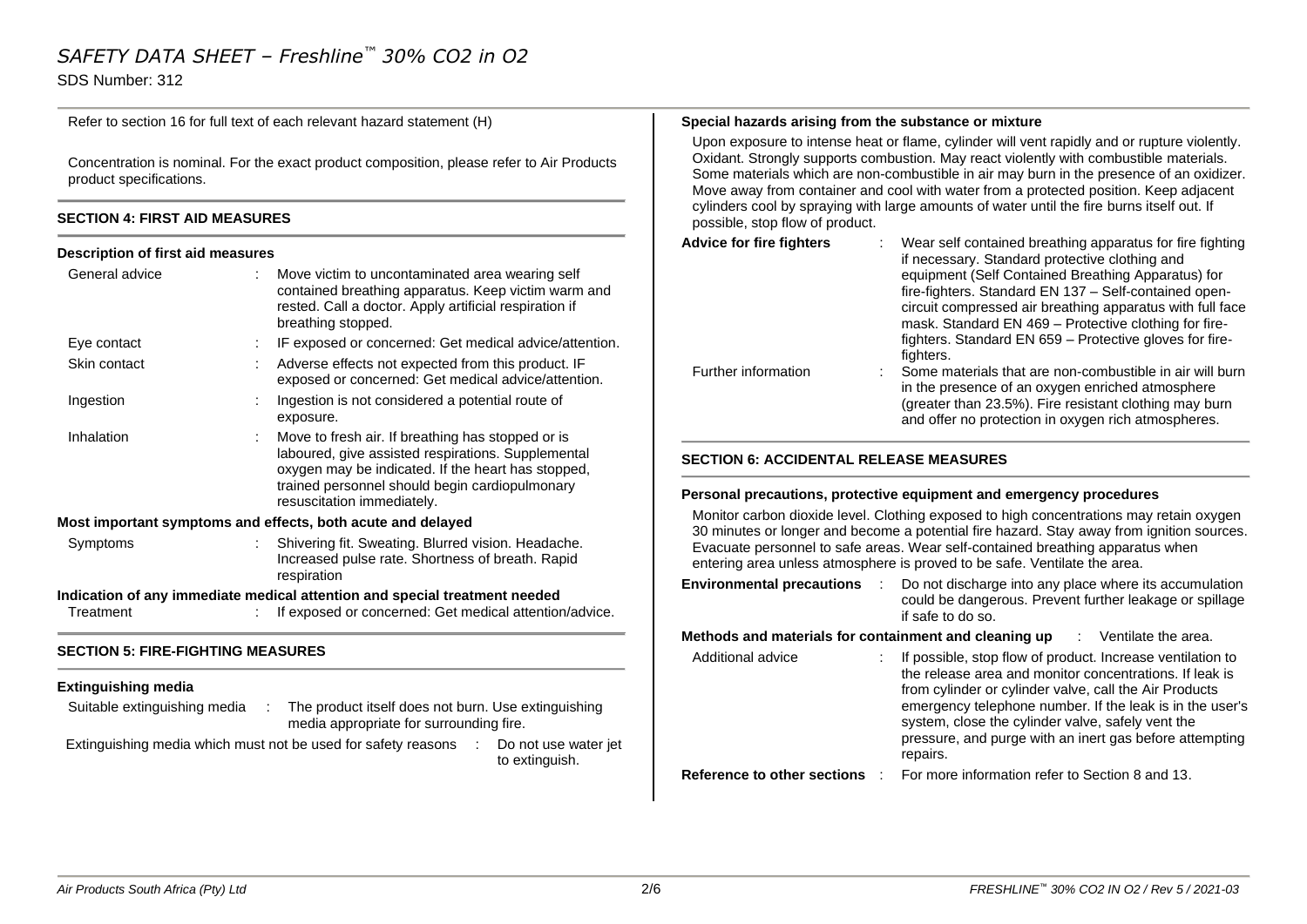**SECTION 7: HANDLING AND STORAGE**

# **Precautions for safe handling**

Cylinders should be stored up right with valve protection guard in place and firmly secured to prevent falling or being knocked over. Use equipment rated for cylinder pressure. All gauges, valves, regulators, piping and equipment to be used in oxygen service must be cleaned for oxygen service. Oxygen is not to be used as a substitute for compressed air. Never use an oxygen jet for cleaning purposes of any sort, especially clothing, as it increases the likelihood of an engulfing fire. Only experienced and properly instructed persons should handle compressed gases/cryogenic liquids. Protect cylinders from physical damage; do not drag, roll, slide or drop. Do not allow storage area temperature to exceed 50°C. Before using the product, determine its identity by reading the label. Know and understand the properties and hazards of the product before use. When doubt exists as to the correct handling procedure for a particular gas, contact the supplier. Do not remove or deface labels provided by the supplier for the identification of the cylinder contents. When moving cylinders, even for short distances, use a cart (trolley, hand truck, etc.) designed to transport cylinders. Do not remove valve guards. Before connecting the container, check the complete gas system for suitability, particularly for pressure rating and materials. Before connecting the container for use, ensure that back feed from the system into the container is prevented. Ensure the complete gas system is compatible for pressure rating and materials of construction. Ensure the complete gas system has been checked for leaks before use. Employ suitable pressure regulating devices on all containers when the gas is being emitted to systems with lower pressure rating than that of the container. Never insert an object (e.g. spanner/wrench, screwdriver, pry bar, etc.) into the valve openings. Doing so may damage valve, causing a leak to occur.

If user experiences any difficulty operating cylinder valve discontinue use and contact supplier. Close container valve after each use and when empty, even if still connected to equipment. Never attempt to repair or modify container valves or safety relief devices. Damaged valves should be reported immediately to the supplier. Do not use containers as rollers or supports or for any other purpose than to contain the gas as supplied. Never strike an arc on a compressed gas cylinder or make a cylinder a part of an electrical circuit. Do not smoke while handling product or cylinders. Never recompress a gas or a gas mixture without first consulting the supplier. Never attempt to transfer gases from one cylinder/container to another. Always use backflow protective device in piping. Never permit oil, grease, or other readily combustible substances to come into contact with valves or containers containing oxygen or other oxidants. Do not use rapidly opening valves (e.g. ball valves). Open valve slowly to avoid pressure shock. Never pressurize the entire system at once. Use only with equipment cleaned for oxygen service and rated for cylinder pressure. Never use direct flame or electrical heating devices to raise the pressure of a container. Containers should not be subjected to temperatures above 50°C. Prolonged periods of cold temperature below -30°C should be avoided.

### **Conditions for safe storage, including any incompatibilities**

Containers should be stored in a purpose built compound which should be well ventilated, preferably in the open air. Full containers should be stored so that oldest stock is used first. Stored containers should be periodically checked for general condition and leakage. Observe all regulations and local requirements regarding storage of containers. Protect containers stored in the open against rusting and extremes of weather. Containers should not be stored in conditions likely to encourage corrosion. Containers should be stored in the vertical position and properly secured to prevent toppling. The container valves should be tightly closed and where appropriate valve outlets should be capped or plugged. Container valve guards or caps should be in place. Keep containers tightly closed in a cool, well-ventilated place. Store containers in location free from fire risk and away from sources of heat and ignition. Full and empty cylinders should be segregated. Do not allow storage temperature to exceed 50°C. Display "No Smoking or Open Flames" signs in the storage areas. Return empty containers in a timely manner.

#### **Technical measures/Precautions**

Containers should be segregated in the storage area according to the various categories (e.g. flammable, toxic, etc.) and in accordance with local regulations.

# **SECTION 8: EXPOSURE CONTROLS AND PERSONAL PROTECTION**

### **Control parameters**

### **Exposure limit(s)**

|                | Carbon dioxide   Time Weighted Average (TWA): EH40<br>WFI | 5,000 ppm   | $9,150 \text{ mg/m}^3$              |
|----------------|-----------------------------------------------------------|-------------|-------------------------------------|
| Carbon dioxide | Short Term Exposure Limit (STEL): EH40<br>WFI             |             | 15,000 ppm 27,400 mg/m <sup>3</sup> |
| Carbon dioxide | Time Weighted Average (TWA): EU ELV                       | $5,000$ ppm | 9,000 mg/m <sup>3</sup>             |

### **Exposure controls**

### **Engineering measures**

Provide natural or mechanical ventilation to prevent accumulation above exposure limits. Ensure adequate ventilation.

**Personal protective equipment**

| Respiratory protection | Not required under normal use. Self contained breathing<br>apparatus (SCBA) or positive pressure airline with mask<br>are to be used in oxygen-deficient atmosphere. Users of<br>breathing apparatus must be trained.                                                   |
|------------------------|-------------------------------------------------------------------------------------------------------------------------------------------------------------------------------------------------------------------------------------------------------------------------|
| Hand protection        | Wear sturdy work gloves when handling cylinders.<br>Gloves must be clean and free of oil and grease.<br>Standard EN 388 - Protective gloves against<br>mechanical risk. The breakthrough time of the selected<br>glove(s) must be greater than the intended use period. |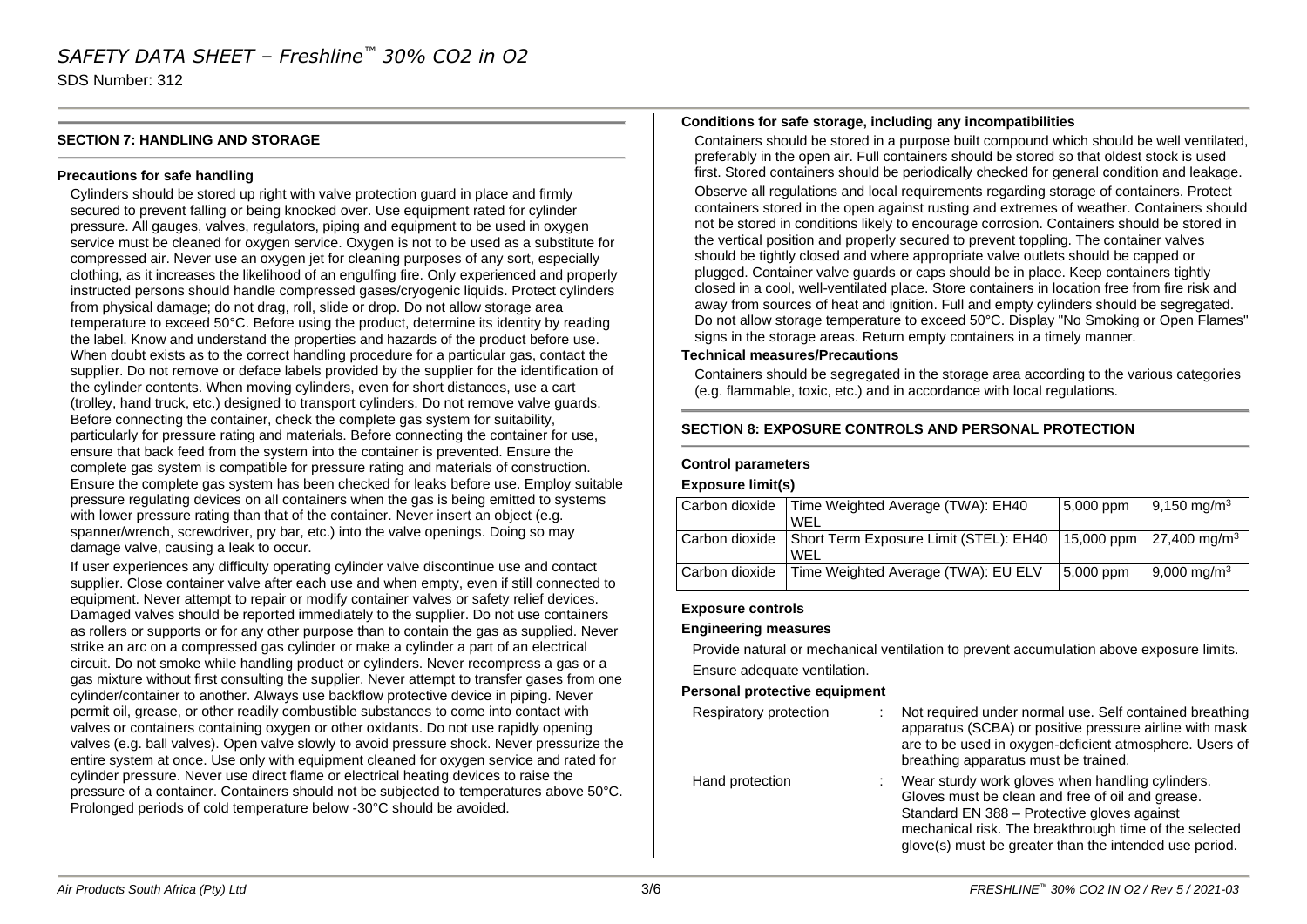# SDS Number: 312

| Eye/face protection                               | Safety glasses recommended when handling cylinders.<br>Standard EN 166-Personal eye-protection.                                   |
|---------------------------------------------------|-----------------------------------------------------------------------------------------------------------------------------------|
| Skin and body protection                          | Safety shoes are recommended when handling<br>cylinders. Standard EN ISO 20345- Personal protective<br>equipment-Safety footwear. |
| Special instructions for protection and hygiene : | Ensure adequate ventilation,<br>especially in confined areas.                                                                     |

### **SECTION 9: PHYSICAL AND CHEMICAL PROPERTIES**

#### **Information on basic physical and chemical properties**

| Form                      |               | Compressed gas.                                                                                   |
|---------------------------|---------------|---------------------------------------------------------------------------------------------------|
| Colour                    |               | Colourless gas                                                                                    |
| Odour                     |               | Not determined. Mixture contains one or more<br>components which have no odour warning properties |
| Molecular Weight          | ÷             | 35.55 g/mol                                                                                       |
| Relative vapour density   |               | 1.23 (air = 1). Heavier than air                                                                  |
| Relative density          |               | Not applicable                                                                                    |
| Vapour pressure           |               | No data available                                                                                 |
| Density                   |               | 0.0015 g/cm <sup>3</sup> at 21 °C Note: (as vapour)                                               |
| Specific Volume           | ÷             | 0.6915 m <sup>3</sup> /kg at 21 °C                                                                |
| Boiling point/range       | $\mathcal{L}$ | $-105.6 °C$                                                                                       |
| Melting point/range       |               | : No data available                                                                               |
| Auto-ignition temperature |               | : No data available.                                                                              |
| Water solubility          |               | : Not known but considered to have low solubility.                                                |
|                           |               | Partition coefficient n-octanol/water [log kow] : Not known                                       |
| рH                        |               | Not applicable                                                                                    |
| Viscosity                 |               | No reliable data available.                                                                       |
| Particle characteristics  | ÷             | Not applicable                                                                                    |
|                           |               | Upper and lower explosion/flammability limits : Non flammable                                     |
| Flash point               | ÷             | Not applicable                                                                                    |
| Decomposition temperature | ÷             | Not applicable                                                                                    |
| <b>Other information</b>  |               |                                                                                                   |
| Explosive properties      |               | Not applicable                                                                                    |
| Oxidizing properties      |               | No data available                                                                                 |
| Odour threshold           | ÷.            | Odour threshold is subjective and inadequate to warn of                                           |
| overexposure              |               |                                                                                                   |
| Evaporation rate          | ÷             | Not applicable for gases and gas mixtures                                                         |
| Flammability (solid/gas)  | ÷             | Refer to product classification in section 2                                                      |
|                           |               |                                                                                                   |

# **SECTION 10: STABILITY AND REACTIVITY Reactivity Reactivity Reactivity Reactivity Reactivity Reactivity Reactivity Reactivity Reactivity Reactivity Reactivity Reactivity Reactivity Reactivity Reactivity Reactivity Reactivity** sub-sections below. **Chemical Stability** : Stable under normal conditions. **Possibility of hazardous reactions** : Violently oxidises organic material. **Conditions to avoid** : None under recommended storage and handling conditions (see section 7) **Incompatible materials** : Flammable materials. Organic materials. Avoid oil, grease and all other combustible materials. **Hazardous decomposition products** : No data available **SECTION 11: TOXICOLOGICAL INFORMATION Information on toxicological effects Likely routes of exposure** Effects on Eye : In case of direct contact with eyes, seek medical advice Effects on Skin : Adverse effects not expected from this product. Inhalation effects : Concentration of 10% CO2 or more can produce unconsciousness or death. Unlike simple asphyxiants, carbon dioxide has the ability to cause death even when normal oxygen levels (20-21%) are maintained. Carbon dioxide is physiologically active, affective circulation and breathing. At concentrations between 2 and 10%, carbon dioxide can cause nausea, dizziness, headache, mental confusion, increased blood pressure and respiratory rate. Ingestion effects : Ingestion is not considered a potential route of exposure Symptoms : Shivering fit. Sweating. Blurred vision. Headache. Increased pulse rate. Shortness of breath. Rapid respiration.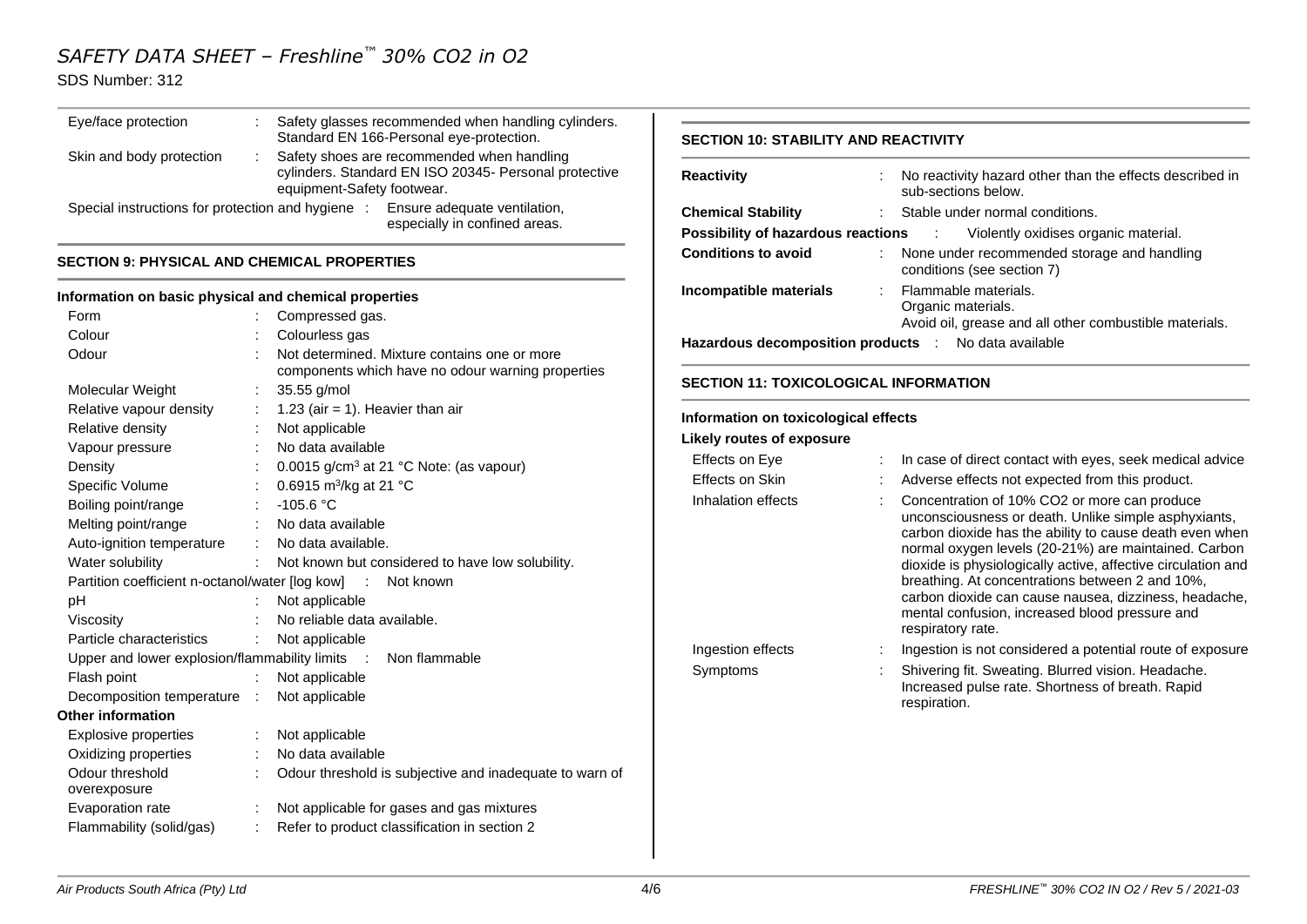# SDS Number: 312

| <b>Acute toxicity</b> |
|-----------------------|
|-----------------------|

| Acute oral toxicity                                 |   | No data available on the product itself                                                                                                                                                                               | Wher                  |
|-----------------------------------------------------|---|-----------------------------------------------------------------------------------------------------------------------------------------------------------------------------------------------------------------------|-----------------------|
| Acute inhalation toxicity                           |   | Unlike simple asphyxiants, carbon dioxide has the                                                                                                                                                                     | <b>Effect</b>         |
|                                                     |   | ability to cause death even in normal oxygen levels (20-<br>21%) are maintained. 5% CO2 has been found to act                                                                                                         | Ozon                  |
|                                                     |   | synergistically to increase the toxicity of certain other                                                                                                                                                             | <b>Effect</b>         |
|                                                     |   | gases (CO, NO2). CO2 has been shown to enhance the<br>production of carboxy-or met- haemoglobin by these<br>gases possibly due to carbon dioxide's stimulatory<br>effects on the respiratory and circulatory systems. | Globa<br><b>SECTK</b> |
| Acute dermal toxicity                               |   | No data available on the product itself                                                                                                                                                                               |                       |
| Skin corrosion/irritation                           | ÷ | No data available                                                                                                                                                                                                     | Waste                 |
| Serious eye damage / irritation                     |   | : No data available                                                                                                                                                                                                   |                       |
| Sensitization                                       |   | : No data available                                                                                                                                                                                                   | Conta                 |
| Chronic toxicity or effects from long term exposure |   |                                                                                                                                                                                                                       | <b>SECTK</b>          |
| Carcinogenicity                                     |   | : No data available                                                                                                                                                                                                   |                       |
| Reproductive toxicity                               |   | : No data available on the product itself                                                                                                                                                                             | <b>ADR</b>            |
| Germ cell mutagenicity                              |   | : No data available on the product itself                                                                                                                                                                             | UN/IE                 |
|                                                     |   | Specific target organ systemic toxicity (single exposure) : No data available                                                                                                                                         | Prope                 |
|                                                     |   | Specific target organ systemic toxicity (repeated exposure) : No data available                                                                                                                                       | Class                 |
| Aspiration hazard                                   |   | : No data available                                                                                                                                                                                                   | Tunn<br>امطہ          |

# **SECTION: 12. ECOLOGICAL INFORMATION**

# **Toxicity** Aquatic toxicity : No data is available on the product itself. Toxicity to fish-components Carbon dioxide | LC50(1h): 240mg/l | Species: Rainbow trout (Oncorhynchus mykiss). Carbon dioxide LC50(96h): 35mg/l Species: Rainbow trout (Oncorhynchus mykiss). Toxicity to other organisms : No data is available on the product itself. **Persistence and degradability** No data available **Bioaccumulative potentia**l : Refer to section 9 "Partition Coefficient (n-octanol/water)". **Mobility in soil** : Because of its high volatility, the product is unlikely to cause ground pollution

### **Other adverse effects**

n discharged in large quantities may contribute to the greenhouse effect.

| Effect on the ozone layer |    | : No known effects from this product.                                           |
|---------------------------|----|---------------------------------------------------------------------------------|
| Ozone Depleting Potential | ٠. | None                                                                            |
| Effect on global warming  |    | When discharged in large quantities may contribute to<br>the greenhouse effect. |
| Global Warming Potential  |    | $\therefore$ 1 (Carbon dioxide)                                                 |

### **ON 13: DISPOSAL CONSIDERATIONS**

| Waste treatment methods | Return unused product in original cylinder to supplier.<br>Contact supplier if guidance is required. |
|-------------------------|------------------------------------------------------------------------------------------------------|
| Contaminated packaging  | Return cylinder to supplier.                                                                         |

# **SECTION 14: TRANSPORT INFORMATION**

| UN/ID No.               |                           | UN3156                                                        |
|-------------------------|---------------------------|---------------------------------------------------------------|
| Proper shipping name    |                           | COMPRESSED GAS, OXIDSING, N.O.S. (Oxygen,<br>Carbon Dioxide)  |
| Class or Division       |                           | 2                                                             |
| <b>Tunnel Code</b>      |                           | : $(E)$                                                       |
| Label(s)                |                           | 2.2(5.1)                                                      |
| ADR/RID Hazard ID no.   |                           | - 25                                                          |
| <b>Marine Pollutant</b> |                           | No                                                            |
| <b>IATA</b>             |                           |                                                               |
| UN/ID No.               | ÷.                        | UN3156                                                        |
| Proper shipping name    |                           | Compressed gas, oxidising, n.o.s. (Oxygen, Carbon<br>Dioxide) |
| Class or Division       |                           | 2.2                                                           |
| Label(s)                | $\mathbb{R}^{\mathbb{Z}}$ | 2.2(5.1)                                                      |
| Marine Pollutant        |                           | <b>No</b>                                                     |
| <b>IMDG</b>             |                           |                                                               |
| UN/ID No.               |                           | UN3156                                                        |
| Proper shipping name    |                           | COMPRESSED GAS, OXIDSING, N.O.S. (Oxygen,<br>Carbon Dioxide)  |
| Class or Division       |                           | 2.2                                                           |
| Label(s)                |                           | 2.2(5.1)                                                      |
| Marine Pollutant        |                           | No                                                            |
| Segregation Group       |                           | None                                                          |
|                         |                           |                                                               |